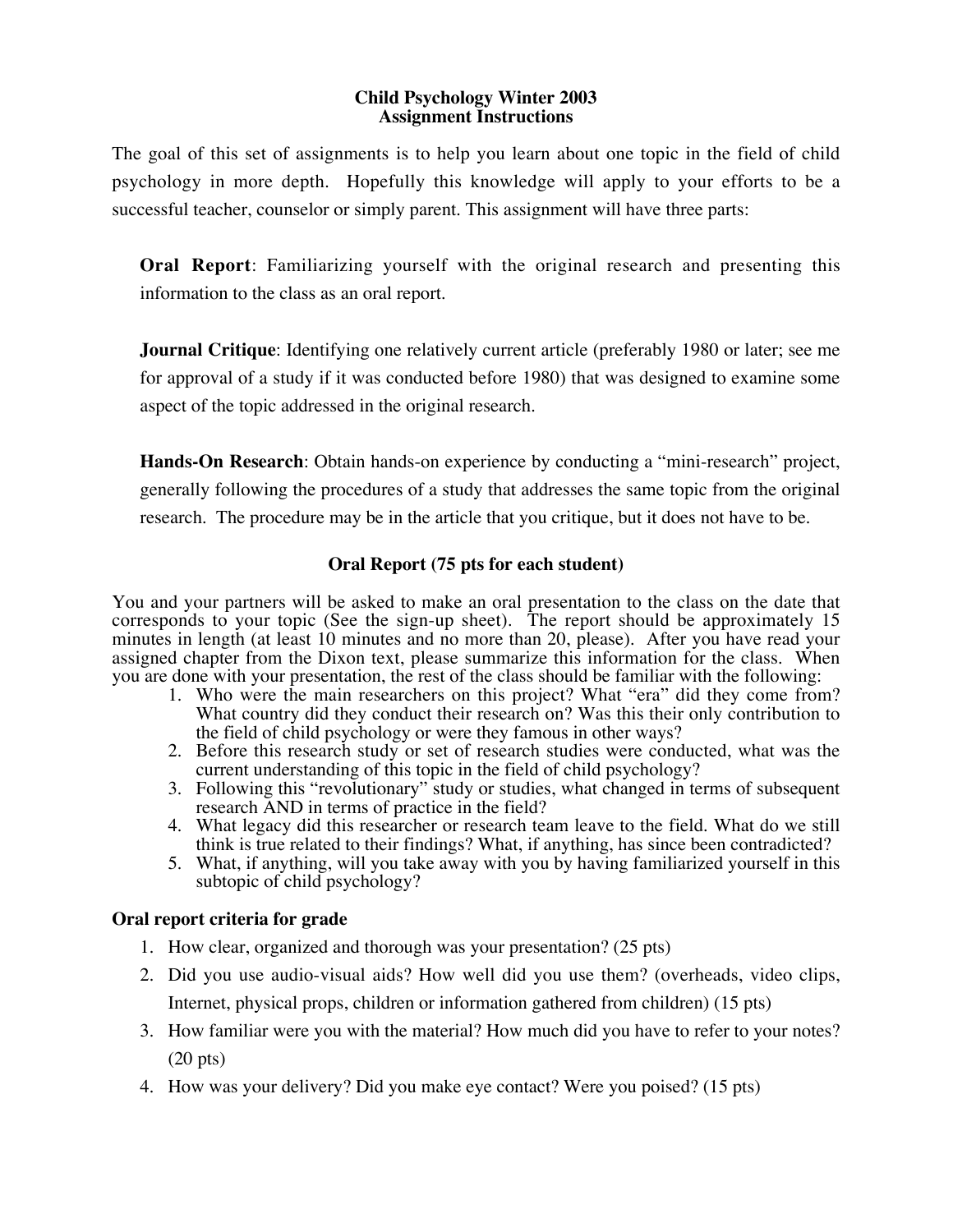#### **Journal Article Critique (75 pts)**

Part of conducting psychological research is reviewing and understanding published research studies. In this part of the assignment, you are being asked to identify and find an article published in a scientific journal that is based directly (or in some cases indirectly) on the original research topic. Please read the article and write a paper about the article that answers the questions below. The paper should be typed in 12 pt font and approximately 2 to 3 pages in length. **Be sure to enclose a copy of the research article (including the abstract that briefly summarizes the entire research study) with your report**.

1. What are the independent and dependent variables in the study? Could you have identified them with only the title of the study? (Many titles are in this format: "The effects of IV on the  $DV.'$ 

2. What did you learn from the introduction section? What is the historical background of the research topic? Which earlier research findings are given as most relevant to this study? What theoretical explanations are emphasized in this section? What is the hypothesis of the present study?

3. What did you learn from the methods section? Who were the subjects? What materials and procedures (e.g., apparatus, directions, assessment tools) were used?

4. What did you learn from the results section? What kinds of statistical procedures were used? What did you learn from charts, frequency tables, and bar graphs? What results did the authors say were statistically significant?

5. What did you learn from the discussion section? How did the authors interpret their results? Did they provide alternative explanations? Did they talk about the limitations of the present research study? What future research studies were suggested?

6. What were the strengths and the limitations of this study in terms of methodology (i.e. how the research was carried out)?

Journal Critique Criteria for grade:

1. How well did you understand and explain the title/introduction of the paper? Did you correctly identify the independent and dependent variables? (15 pts)

2. How well did you understand and explain the methods section of the paper? (10 pts)

3. How well did you understand and explain the results section of the paper? (10 pts)

4. How well did you understand and explain the discussion section of the paper? (10 pts)

5. How well did you critique the study (both strengths and weaknesses), using the material learned in our course thus far? (20 pts)

6. Writing quality (grammar, word choice, spelling, typos, etc.) (10 pts)